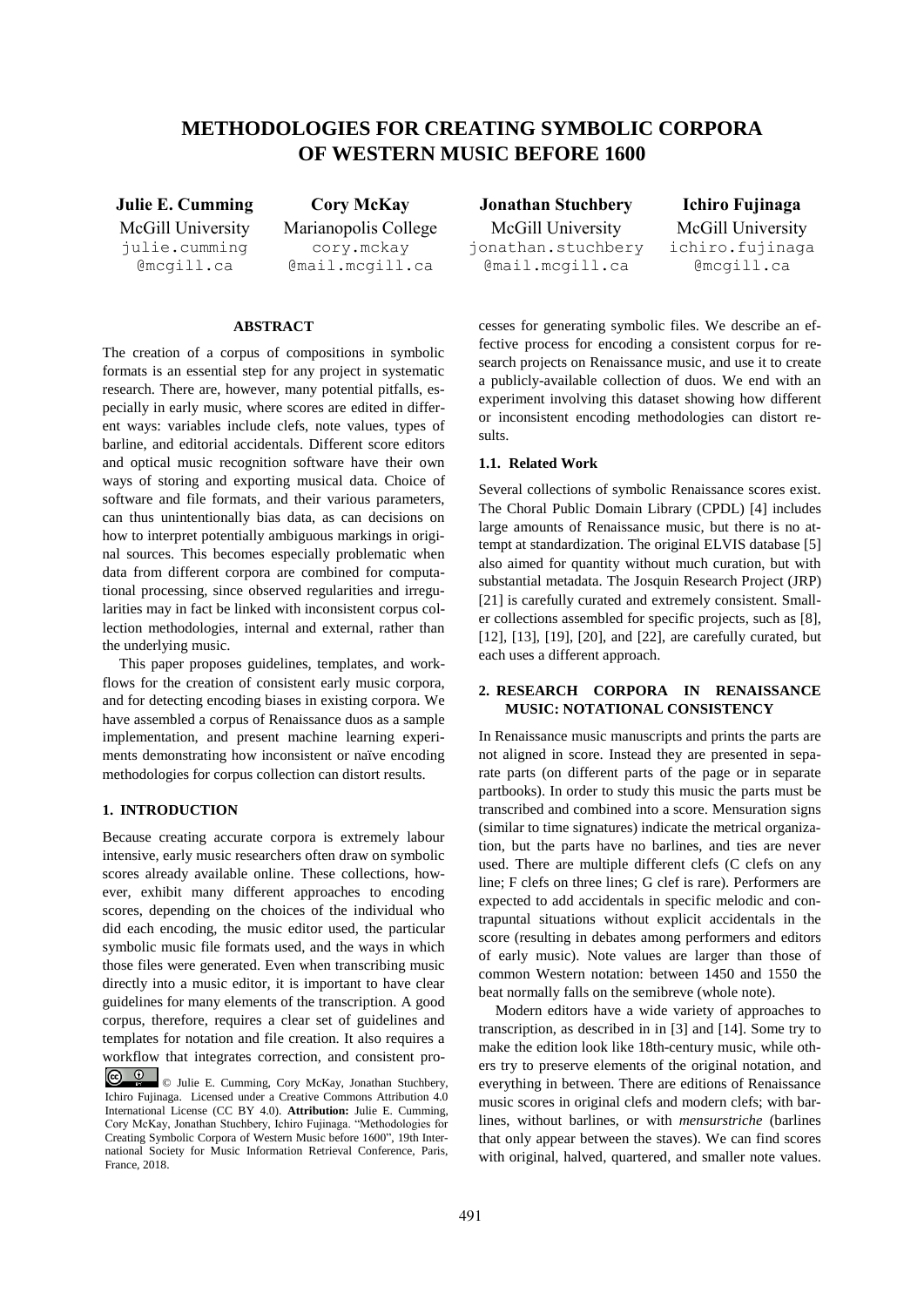Most editors introduce editorial accidentals, but there are multiple possibilities, and few agree on every decision. Editors often also transpose works (for performance by a specific ensemble, or because they believe that the original pitch was higher or lower than the "written" pitch in the original source). The same piece of music edited by different people will look very different (see Figure 1). Transcribing works directly from the original sources is extremely time consuming, however, so if a piece is available in modern transcription, we normally start with that, either by transcribing it or by using an OMR program such as PhotoScore, and then correct it manually.



**Figure 1.** Contrasting editions of Josquin Desprez, *Missa de beata virgine*, Agnus II, mm. 1–7. Top: original note values with *mensurstriche* from [10]. Middle: halved note values with barlines from [9]. Bottom: our edition, with original note values, barlines, and time signature that matches the measure length.

#### **2.1. Problems Resulting from Inconsistent Notation**

When converting published scores into a symbolic corpus for music research (through OMR or transcription with a music editor), or when taking symbolic scores from an online repository, it is essential to make the notation of the scores consistent. Inconsistent notation can cause significant errors in computational analysis, as we show in the experiment described in Section 6 below. For example, when analysing counterpoint we normally sample the score at every minim (half note) in the original notation. If we have one score in original note values, and one in quartered note values, the half note will have a completely different meaning, and the results will not be comparable. The length of a work can also provide information on genre. If the measures are different lengths, because of different editorial decisions, then this data will be incorrect. When looking at issues of mode we normally check *final* and key signature; if a work is transposed, this will distort the data. If the number of beats in a measure does not match the time signature, software such as music21 [7] will not parse the symbolic score correctly.

#### **2.2. Creating and Obtaining Symbolic Scores**

The most straightforward way to create a symbolic file is to transcribe the piece into a music editor from images of the original source (Renaissance manuscript or print). While this is time consuming, especially if the original source is difficult to read, or if there are ambiguities in the notation, it results in a file that is very close to the original source.

All the other methods involve working with a modern edition: transcription into a music editor from a modern edition (we do this when the notation of the edition is not suitable for OMR); obtaining symbolic files from online repositories, including the CPDL [4] and the JRP [21]; or using an OMR program such as PhotoScore on a modern edition. Almost all of these files need adjustment with regard to note values, time signatures, editorial accidentals, and pitch level. As we constructed our corpus, we kept finding additional issues that required decisions, which we incorporated into guidelines and templates.

#### **2.3. Our Guidelines for Consistency in Scores of Renaissance Music c. 1450–1550**

In order to establish norms it is useful to decide on one source of authority, and to create a clear set of guidelines, as well as a template encapsulating the guidelines. We chose not to follow the standards of a single modern edition. Instead, we stayed as close to the original as possible, given that we are transcribing the pieces into modern notation in score, with barlines. This means that we use the original notated pitch of the work, original note values, and we do not include editorial accidentals, since these are often a subjective decision of a particular editor and there is rarely complete consensus among experts. For ease of reading we use modern clefs: treble clef, transposing treble clef, and bass clef (see Figure 1). We use time signatures and ties; most of our time signatures use the whole note as the beat (2/1 or 3/1). There are no time-signature change unless there is a real change of meter in the piece, and the time signature must match the length of the measure. The traditional final long is transcribed as two breves, tied over the bar. We only include fermatas found in the original source, and use a fermata symbol that does not affect the rhythmic value of the note. In general, correct and consistent encoding is considered more important than the appearance of the score, and more important than graphic features of the modern edition or the original notation, such as ligature brackets, ranges, and original clefs and note shapes.

## **3. ENCODING EARLY MUSIC**

Once researchers have established notational norms for the corpus, they must also establish norms for encoding. When using pieces available on line, or when more than one person is creating symbolic files for the corpus, there are many possible sources of inconsistency: symbolic files in different formats; the use of different music notation software to generate files; different software versions; and different encoding settings for a given piece of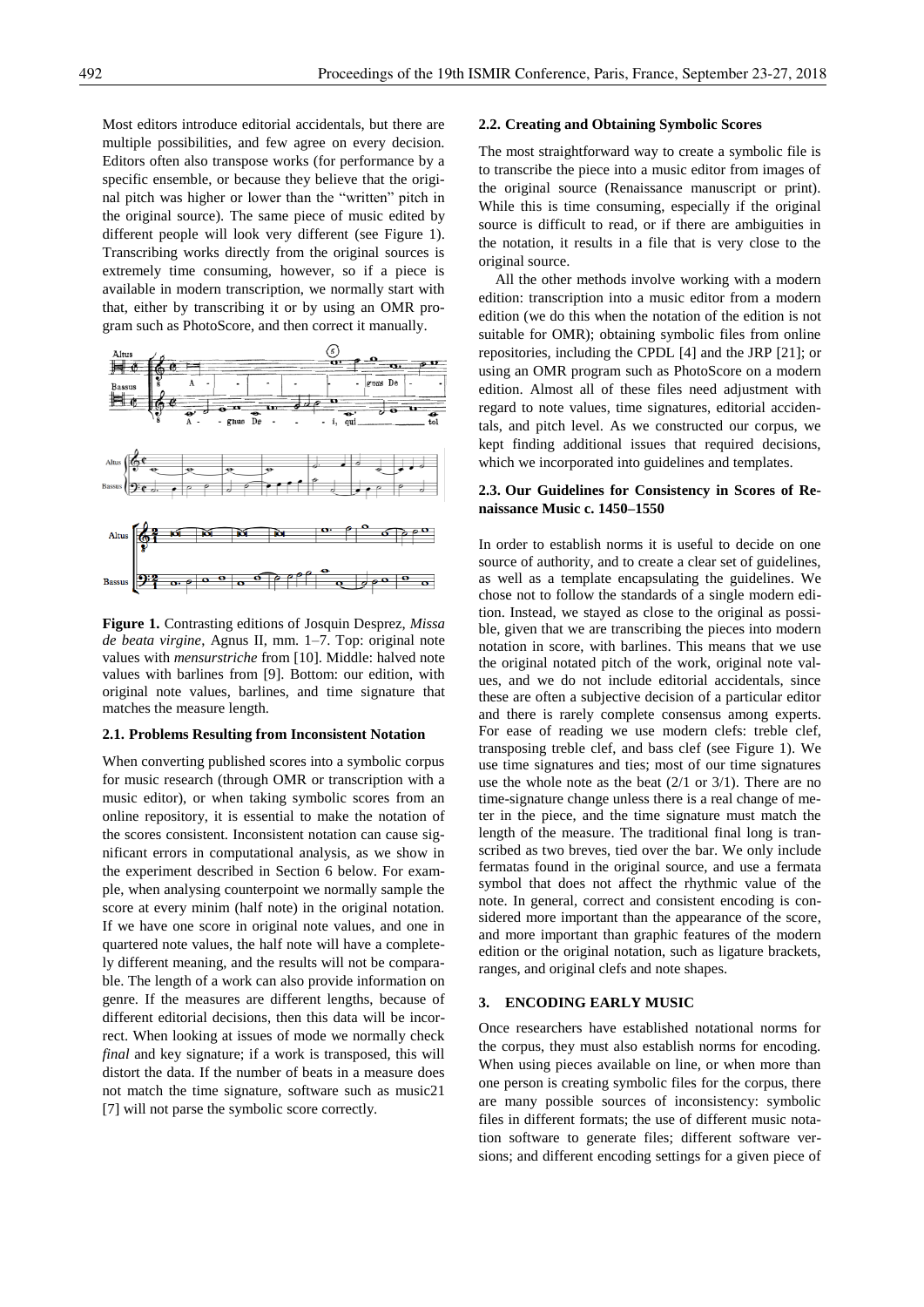software. We created a set of basic principles to address such problems, and incorporated them into our workflow and score editor templates.

#### **3.1. Encoding Formats**

We generate Sibelius, MIDI, Music XML, \*\*kern, and PDF files for use in several different machine learning and music analysis contexts. Although it is arguably desirable to use purely open file formats when possible (e.g., for long-term compatibility), the ubiquity of a format is also an essential consideration, in order to maximize accessibility. We argue that presenting files in a variety of formats, open and closed, allows us to find a good compromise between these two concerns.

Much of the detail about encoding described here is focused on MIDI, which is important because of its ubiquity and because it requires that certain data be specified rather than left ambiguous (e.g., the tempo of a piece cannot be left undefined, as this will implicitly result in the default MIDI tempo being used). Although there are often good musicological reasons for ambiguity, it can cause serious problems for many systematic analysis, search, display, or feature extraction systems, which may use improper defaults or not work at all when faced with certain kinds of ambiguous data. From the specific perspective of computational music processing, MIDI helpfully forces encoders to specify best estimates in cases where there is ambiguity. The most important reason for choosing MIDI, however, is simply that it can be both parsed and produced by almost any software, and follows a universally accepted and open standard. That being said, MIDI has many well-publicized imperfections and limitations, so it is always advisable to distribute datasets in other formats, as we do.

#### **3.2. Basic Principles for Encoding the Corpus**

- Use the same software, software version, operating system, and encoding settings
- Use a uniform and short file naming convention, and only allow ASCII characters, as archiving or moving files between computers or network locations can cause problems with long file names or non-ASCII characters
- Encode provenance information directly in the files themselves, in case encapsulating databases, etc. are lost; use rich character sets when permitted
- Be consistent with:
	- o Instrument names (e.g., "alto" singer vs. "alto" viola); be sure there are no missing instrument names that default to incorrect instruments
	- o Dynamics
	- o Tempo
	- o Time signatures and meter changes
	- o Key signatures
	- o Voice segregation
	- o Transposing treble clefs
	- o Fermatas
- o Playback settings, affecting dynamics, varying tempo, note durations, etc. (disable rubato, swing, and "human playback" settings so that encodings are as rhythmically quantized as possible)
- For MIDI in particular:
	- o Use MIDI Type 1
	- o Conform to General MIDI instruments
	- o Avoid keyboard instruments for non-keyboard parts, as keyboard encodings can sometimes cause individual voices in a polyphonic work to be collapsed into one part
	- o Standardize to 960 PPQN (Pulse Per Quarter Note)
	- $\circ$  Set tempo to whole note = 80 BPM (quarter note = 320)
- Avoid:
	- o Encoding methodologies that needlessly throw away information
	- o Encoding methodologies that permit ambiguity (e.g., in note durations) in cases where automated feature extraction or analysis will be used
	- o Format conversions: if they are necessary (e.g., in order to increase accessibility), generate all alternative encodings from a single master file

We dealt with consistency issues by building templates (blank pieces in the notation software with all the correct settings), into which we copied our pieces. These templates are available at [6].

#### **3.3. Choice of Score Editing Software**

We chose to use the latest version of Sibelius for compatibility and consistency reasons. It is one of the most widely used score editors, it works well with the PhotoScore OMR software, and it has a scripting language (ManuScript). It is also the only score editor that can be used to create MEI files, using the Sibelius MEI plugin [15]. Although there are certainly important advantages to using open-source software (e.g., MuseScore) when possible, there are no open-source alternatives to Sibelius that offer these essential advantages. That being said, Sibelius did initially cause us problems: the transposing clef often did not encode the voice in the lower octave, even though the "8" below the clef showed in the score. This distorts contrapuntal analysis (e.g., consonant fifths between voices turn into dissonant fourths).

## **4. WORKFLOW**

In the process of developing our corpus we developed a workflow for file creation, including both manual and scripted processes that allowed us to avoid inconsistent file production. This workflow can be used by other researchers who want to create consistent corpora, and is available in more detail at [6]. It can be summarized briefly as follows:

- Create or collect symbolic files
- Copy the corrected symbolic files into the template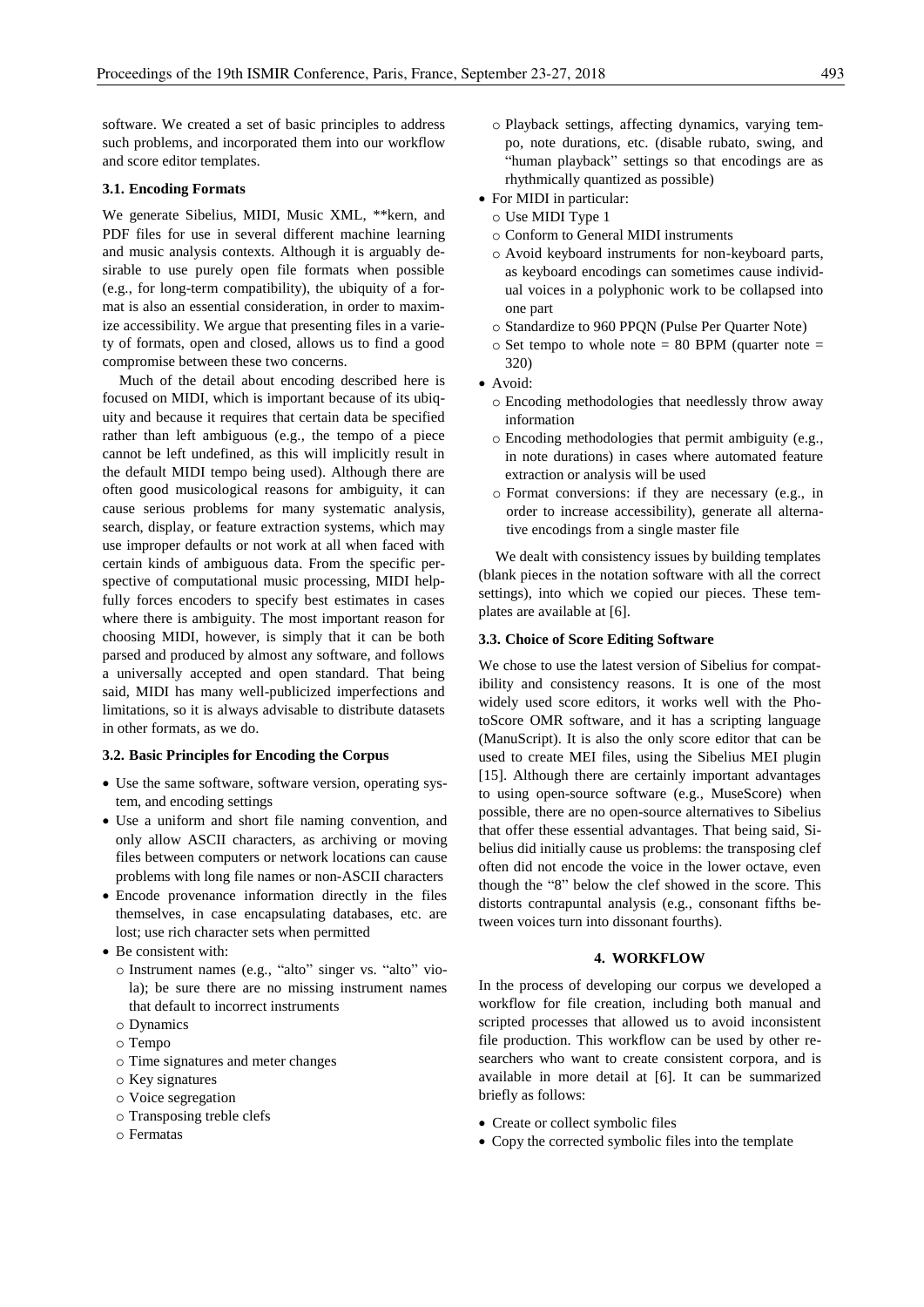- Correct the files in Sibelius, following the guidelines in Section 2.3
- Check the files for problems (by looking at the PDFs, and comparing the files to original sources), and correct them manually when necessary
- Save the verified result as a "master file"
- Once all the desired master files for the corpus are assembled, generate all files in all alternative formats at the same time using a script
- Check MIDI files for consistency using *jSymbolic* [18] (which reveals inconsistent settings, including meter changes, dynamics, and tempo settings)

#### **5. THE JOSQUIN / LA RUE DUOS CORPUS**

We used the workflow and templates introduced above to create a corpus devoted to studying differences in the music of two leading Renaissance composers, Josquin Desprez (c. 1450–1521) and Pierre de la Rue (c. 1452– 1518). These two composers are particularly interesting because it is difficult to tell their music apart, even for experts. They are almost exact contemporaries, and there are ten compositions attributed to both composers in different 16th-century sources. Past attempts to describe differences in style are often frustratingly vague, as in this discussion of why a La Rue Mass is not by Josquin: "the rhythmic motion and continuous repetition of the main melodic motif in mm. 45–66 lack the vitality characteristic of Josquin" [11].

Our corpus consists of duos (two-voice sections) from Masses by these two composers. It is important to compare works in the same genre, since different genres can result in different styles, even for the same composer. Also, composers and improvisers in the Renaissance began by learning to work in two voices; this is the purest form of Renaissance counterpoint. For this study we included only duos from Masses securely attributed to the composers (i.e., there is consensus that the Masses are not by another composer). For Josquin, we used the "secure" categories established by Jesse Rodin in the JRP [21]; for La Rue we used the assessments in the La Rue edition [17].

Most of the symbolic files in the corpus came from the JRP [21]. We searched the Masses for duo sections surrounded by double bars (separate sections of longer Mass movements). We downloaded the Music XML files for the relevant movements, opened them in Sibelius, and extracted the duos. Some additional movements were transcribed from the La Rue edition, restoring the original note values.

Our final corpus, titled the JLSDD (Josquin La Rue Secure Duos Dataset), after systematic cleaning, correction, and format translation, consists of 33 secure Josquin duos and 44 secure La Rue duos, each available as Sibelius, Music XML, MIDI, MEI, \*\*kern, and PDF files at [6]. They are distributed with pre-extracted jSymbolic [10] features, and the Sibelius templates used to build the corpus may also be downloaded from [6].

#### **6. EXPERIMENTS: JOSQUIN VS. LA RUE**

We performed a series of machine learning-based composer attribution experiments in order to gain empirical insight into the effects of different encoding methodologies. For related studies on systematic composer classification, see [1], [2], and [16].

#### **6.1. Datasets Used**

All of the experiments described here made use of the 33 secure Josquin duos and 44 secure La Rue duos introduced in Section 5. We generated three different experimental MIDI datasets from this corpus:

- *Original:* All 77 secure Josquin and La Rue duos, generated from the Sibelius files, as they existed before systematic standards were used to correct, annotate, and encode them. These duos used a variety of General MIDI instrument patches, varying amounts of rubato added by Sibelius, varying amounts of dynamic variation added by Sibelius and inconsistent approaches to metrical annotation (e.g., time signatures of 4/4 and 8/4 vs. 2/1). Notably, these differences were distributed across the music of both composers, and were not meaningfully correlated with either of them.
- *Clean:* All 77 secure Josquin and La Rue duos, generated from the Sibelius files after systematic standardization had been applied. The files were all encoded using General MIDI Patch 53 (voice), all had a tempo of 80 whole-note beats per minute, all had time signatures based on whole-note beats and none had added rubato or dynamics. These are, in effect, the clean release version of the duos corpus described in Section 5.
- *Simulated:* The 33 secure Josquin duos, generated from the Original Sibelius files using systematic settings that differed from the settings used when generating the Clean dataset. This was done in order to allow us to simulate the effects of combining datasets acquired from different sources, where different encoding standards were used. In this case, all files were encoded using General MIDI 1 (piano), a tempo of 120 whole-note beats per minute, no rubato added, and no dynamics added. The choice of a piano patch had the additional effect of causing Sibelius to encode the notes from both voices into a single MIDI channel and track, thereby losing the explicit voice segregation found in the Original and Clean datasets.

#### **6.2. Feature Extraction**

Features were extracted from each of the Original, Clean, and Simulated datasets using the newest version (2.2) of the open-source jSymbolic software [18]. jSymbolic extracts 246 unique features from symbolic music files, including a number of multidimensional features, for a total of 1497 values. These features can be loosely grouped into the following categories: pitch statistics; melodic features; chords and vertical intervals; rhythm; instrumentation; texture; and dynamics. jSymbolic was chosen be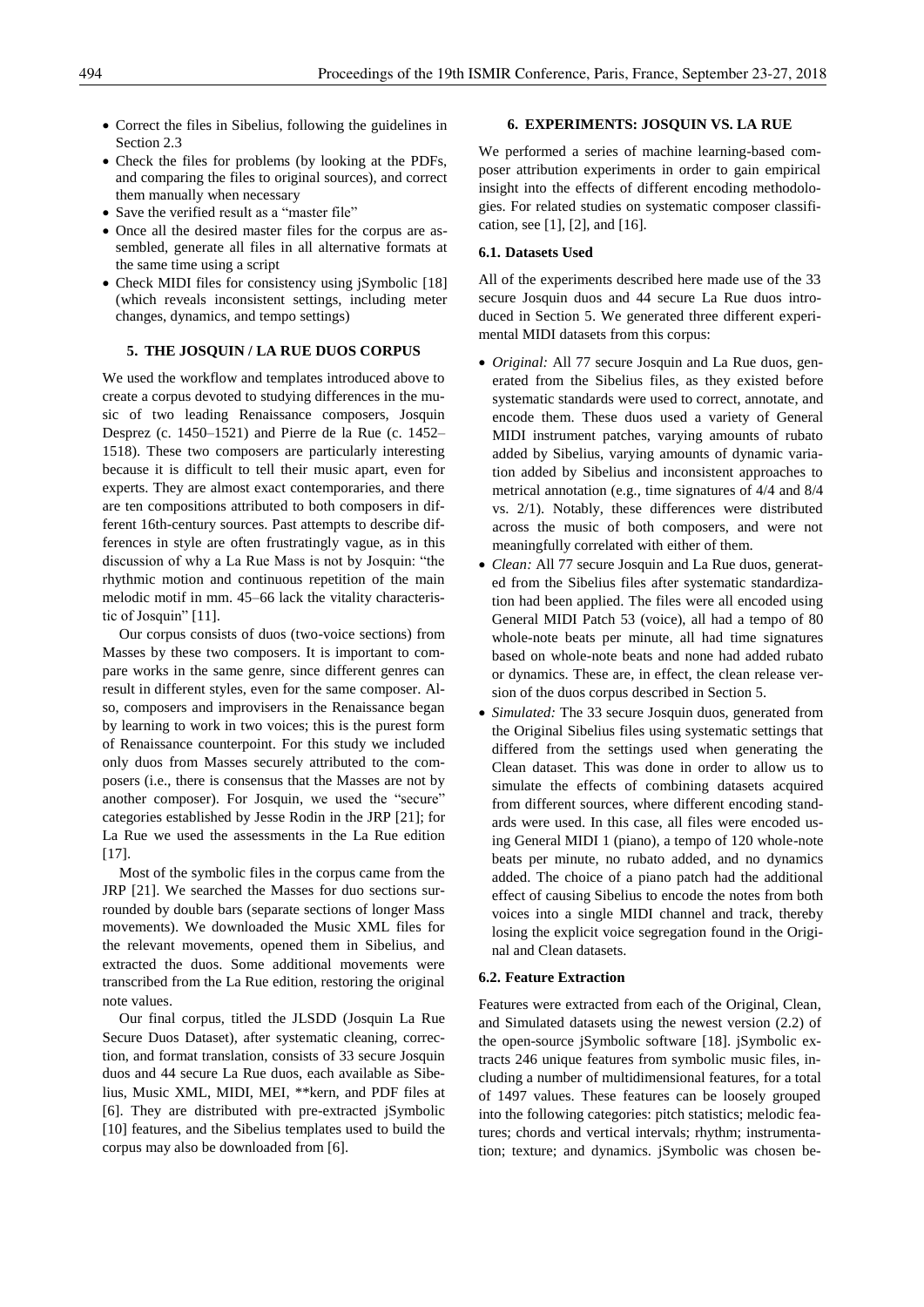cause it includes far more features than any other musical symbolic feature extraction software, and its extensive documentation and relatively easy-to-use interface make it particularly accessible to musicological researchers who may have less experience with MIR software.

Two sets of features were extracted for each experiment:

- *All Features:* All features implemented by jSymbolic that can be extracted from MIDI files.
- *Safe Features:* A subset of the All Features group that consists of just 173 of jSymbolic's 246 implemented features. These features omit all features associated with tempo, dynamics, instrumentation, and meter, among other things. The intention of these features is that they can be used even when datasets are in fact systematically biased based on encoding methodology (since the features that would be sensitive to these biases are not extracted). All features known to be associated with these qualities were left out, and then a further feature / class correlation check (see below) was performed in order to make sure no bias-sensitive features remained. The Safe Features are a good fit with Renaissance music, in which tempo, dynamics, and instrumentation are not indicated in the musical sources, and are left to the discretion of the performers.

We further analyzed the Clean and Original datasets by calculating the Pearson correlation coefficient between each feature in each dataset we experimented with and the composer class (Josquin or La Rue). For all features with high correlations, we manually checked to see whether the strong correlation was due to an actual meaningful musical difference or to bias introduced by the encoding methodology. For example, all the Clean pieces had a tempo of 80 BPM, and all the Simulated pieces had a tempo of 120 BPM. Thus the tempo feature alone was perfectly correlated to the class when the Simulated Josquin pieces were compared to the Clean La Rue pieces, and thus tempo even by itself perfectly distinguished Josquin from La Rue. Of course, this is in fact due to the arbitrarily chosen tempos assigned when encoding each of these two datasets, so the perfect classification performance of tempo in this example is clearly due solely to an encoding methodology inappropriately correlated to class.

#### **6.3. Machine Learning Methodology**

The features extracted from the Original, Clean, and Simulated datasets were used in several supervised 10 fold cross-validation experiments performed using the open-source Weka machine learning software [24]. In particular, Weka's SMO support vector machine implementation was used with default hyper-parameter settings. This particular configuration was chosen because it is a relatively quick-and-easy approach to use, while still being quite effective, and thus simulates what musicological researchers with only casual expertise in machine learning might do relatively easily.

#### **6.4. Experimental Results and Analysis**

Table 1 shows the classification accuracies for each dataset, averaged across cross-validation folds. In some cases, the pieces compared for each of the two composers come from the same dataset (Original, Clean, and Simulated), in order to explore the internal effectiveness of the encoding methodology used in that dataset. In other cases, the music for one composer was drawn from a different dataset than the music for the other composer, in order to simulate what one might encounter if one were to perform experiments using music that had been encoded using different methodologies.

We can see in Row 1 that the SMO algorithm was able to use the jSymbolic features to correctly distinguish between the Josquin and La Rue duos 87.0% of the time when the Clean dataset was used. This is quite impressive, given how similar the two composers are, and we can be confident that this result is not inflated by encoding bias (because of the systematically consistent way that the Clean data was encoded, and because the features were manually examined to provide additional assurance that no unanticipated bias slipped through).

In Rows 1 and 2 we can see that the Clean data performed 2.6% better than the Original data (87.0% vs. 84.4%). We can be confident that neither of these results are artificially inflated by encoding methods correlated with composers, as manual verification to guard against this was performed here as well. There are, notably, some important differences in how different pieces were encoded in the Original data; these differences are just not correlated with the composer. So, rather than causing classification to improve artificially, these encoding differences could instead deflate classification performance by injecting noise into the features. However, it should be noted that the difference in performance between Rows 1 and 2 is not large enough to be statistically significant (with a p-value of 0.05).

In Rows 4, 5, 9, and 10 we can see that classification results were grossly inflated to 100% when the Simulated data for Josquin was mixed with either the Clean or Original data for La Rue. This is because there were elements associated with instrumentation, tempo, meter, and dynamics that were strongly based on the encoding methods used rather than the underlying music, and these encodings were correlated with the composers. This confirms that, if one is not careful to avoid bias when encoding data, then one can achieve results that seem impressive but are in fact meaningless.

We can see that the Clean / Clean and Original / Original results are quite the same for the All Features (Rows 1 and 2) and Safe Features (Rows 6 and 7) groups. This makes sense, since the Safe Features omit all features that could be biased by the encoding differences in the Clean and Original groups, and the Clean group has no internal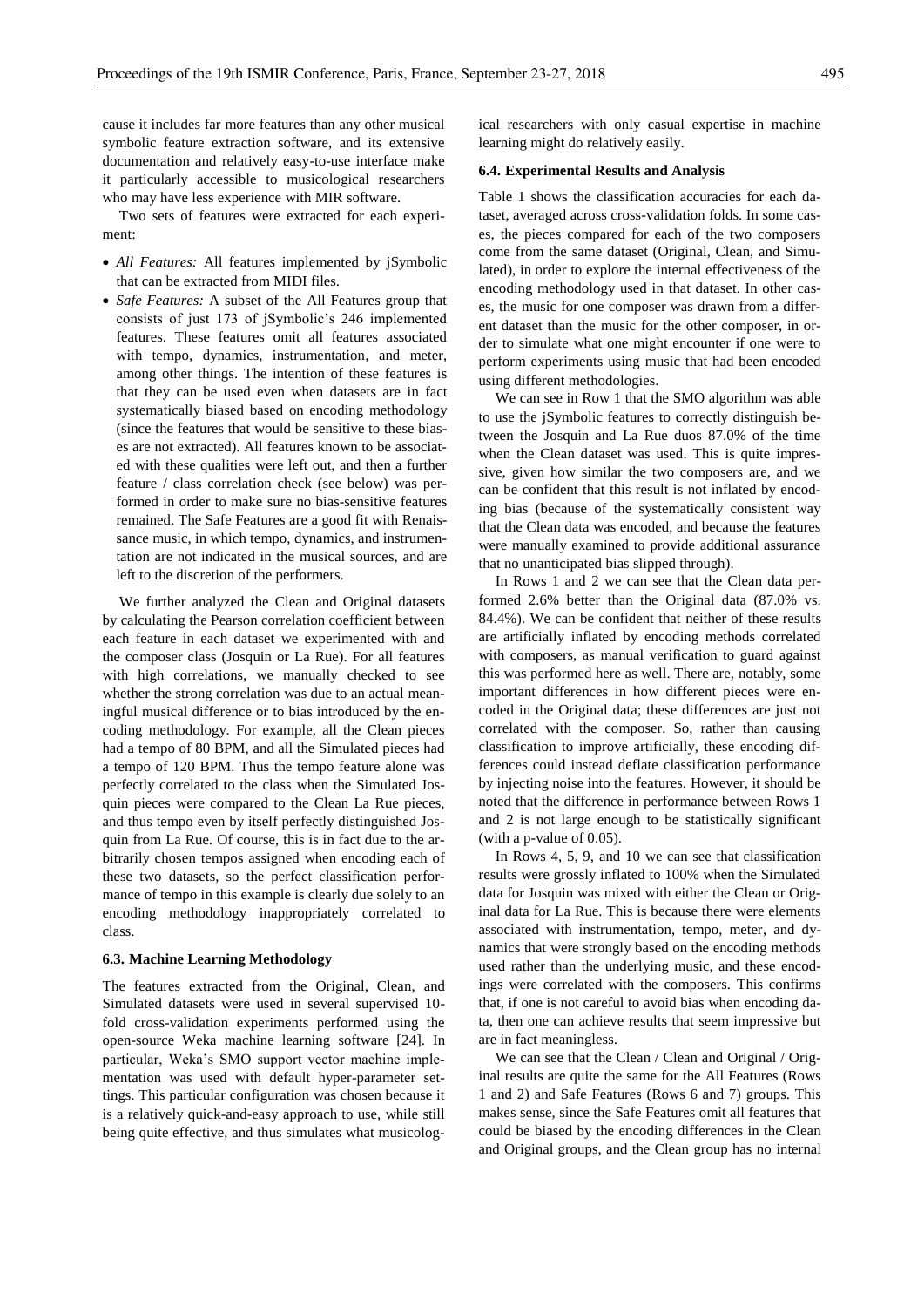| <b>Row</b>     | <b>Feature</b> | Josquin        | <b>La Rue</b>  | CA(%) |
|----------------|----------------|----------------|----------------|-------|
|                | <b>Set</b>     | <b>Dataset</b> | <b>Dataset</b> |       |
| 1              | All            | Clean          | Clean          | 87.0  |
| $\overline{c}$ | All            | Original       | Original       | 84.4  |
| 3              | All            | Clean          | Original       | 98.7  |
| 4              | All            | Simulated      | Clean          | 100.0 |
| 5              | All            | Simulated      | Original       | 100.0 |
| 6              | Safe           | Clean          | Clean          | 87.0  |
| 7              | Safe           | Original       | Original       | 84.4  |
| 8              | Safe           | Clean          | Original       | 87.0  |
| 9              | Safe           | Simulated      | Clean          | 100.0 |
| 10             | Safe           | Simulated      | Original       | 100.0 |

bias based on encoding source, while the Original group has no correlation between the different encoding methodologies used and the particular composers.

**Table 1.** Classification accuracies (CA) averaged across 10 folds for each of the 2-class composer attribution experiments. Each experiment is performed once with all 246 unique features ("All Features") and once with a reduced set of 173 features chosen to be less vulnerable to encoding bias ("Safe Features"). All experiments include the same 33 secure Josquin duos and 44 secure La Rue duos, but the encodings for each vary ("Original," "Clean," or "Simulated").

There is a difference, however, between the All Features and Safe Features performance for the Clean Josquin vs. Original La Rue experiments: the 98.7% achieved by the All Features group (Row 3) was clearly inflated, but the 87% achieved by the Safe Features group (Row 8) was not (in fact, it was identical to the best real results found in the Clean Josquin vs. Clean La Rue experiment). This is because Clean Josquin vs. Original La Rue does include some differences in tempo, meter, instrumentation, rubato and dynamics that are correlated with composer in this case (Clean Josquin is uniform in these parameters, but Original La Rue is not). The All Features set is sensitive to these differences, and thus produces inflated results, but the Safe Features set filters out these problems by ignoring the composer-correlated biased quantities.

It is also notable that both the Simulated Josquin vs. Clean La Rue (Row 9) and Simulated Josquin vs. Original La Rue (Row 10) results were clearly inflated (both 100%), even for the Safe Features. This is because the Simulated encoding compressed the two distinct voices in each duo into a single voice (as a side effect of using a piano patch rather than a voice patch); although no notes were lost in this process, many features that rely on voice segregation were affected. The Safe Features did not omit such voice-linked features, so they were affected by the encoding bias. This serves as a good reminder that even "safe" features may not always be as safe as one thinks, and that cleanly and consistently encoded data is always better when available.

Of course, a reduced set of "safe" features can still be useful when one has no choice but to use data from different sources that have used different encoding methodologies. We could, for example, have made an "Extra Safe Features" group that also avoided features linked to voice segregation. The problem with being too cautious in this way, however, is that one risks omitting features that do in fact reveal musically meaningful insights. For example, examination of the feature values shows that Josquin and La Rue used voice crossing to different extents, so features related to voice crossing distinguish the two composers meaningfully; if one omits all voicerelated features out of fear of biased results, then such insights will never be revealed. "Safe" feature sets must always strike a balance between security against encoding bias on the one hand and openness to musically meaningful information on the other.

# **6.5. Summary of Experimental Results**

Using consistently and systematically encoded music can potentially play an essential role in:

- Avoiding inflated performances due to encoding biases correlated with class
- Avoiding deflated performance due to feature noise not correlated with class

Using "safe" features chosen to minimize sensitivity to encoding bias is a viable approach if one has no choice but to use data encoded in different ways, but it is inferior to using uniformly encoded data because:

- Overly cautious safe features may eliminate features that would reveal musically meaningful insights
- Insufficiently cautious safe features may admit unanticipated biases into the feature values if one does not perform careful checks to avoid this

# **7. CONCLUSIONS**

We have established that notational consistency and encoding consistency are essential to reliable computeraided research on Renaissance music. Our experience assembling corpora with a small team of people (including undergraduates, graduate students, post-docs, and professors) showed that establishing clear guidelines and creating templates enabled us to reach the desired level of consistency; that consistency then allows us to conduct compelling research. Our corpus, templates and workflow are available online at [6]. If other scholars adopt the same conventions for their corpora, large and small, and make them available, we will be on the path to large-scale research into Renaissance music; a composite corpus that is both varied and consistent.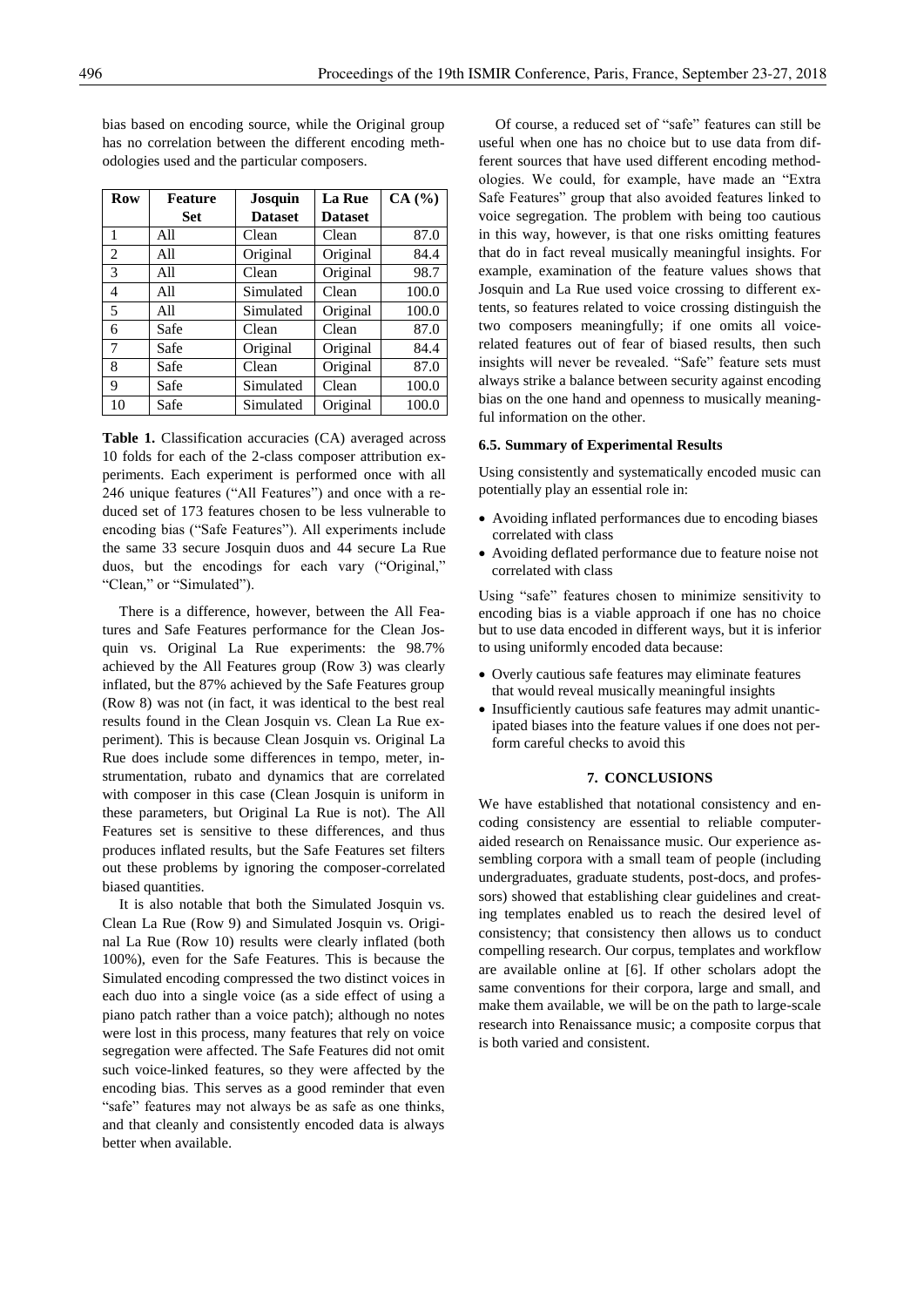# **8. ACKNOWLEDGEMENTS**

This work was supported by the Social Sciences and Humanities Research Council of Canada and the Fonds de Recherche du Québec - Société et Culture. We would also like to thank Laura Beauchamp, Nathaniel Condit-Schultz, Néstor Nápoles López, and Ian Lorenz for their help with multiple aspects of this paper.

# **9. REFERENCES**

- [1] M. W. Beauvois, "A Statistical Analysis of the Chansons of Arnold and Hugo de Lantins," Early Music, Vol. 45, No. 4, pp. 527–543, 2017, https://doi.org/10.1093/em/cax108. [Accessed: Jun. 9, 2018].
- [2] A. Brinkman, D. Shanahan and C. Sapp, "Musical Stylometry, Machine Learning and Attribution Studies: A Semi-Supervised Approach to the Works of Josquin," *Proc. of the Biennial Int. Conf. on Music Perception and Cognition,* pp. 91–97, 2016.
- [3] J. Caldwell, *Editing Early Music,* Clarendon Press, Oxford, 1995.
- [4] *Choral Public Domain Library,* 2018. [Online]. Available: http://www.cpdl.org/wiki/. [Accessed: Jun. 7, 2018].
- [5] J. E. Cumming et al. *ELVIS Database*, 2016. [Online]. Available: https://database.elvisproject.ca/. [Accessed: Jun. 7, 2018].
- [6] J. E. Cumming, C. McKay, J. Stuchbery, and I. Fujinaga, JLSDD (Josquin La Rue Secure Duos Dataset) *GitHub.com*, 2018. [Online]. Available: https://github.com/ELVIS-Project/mass-duoscorpus-josquin-larue/tree/Methodologies-for-Creating-Symbolic-Music-Corpora. [Accessed: Jun. 7, 2018].
- [7] M. S. Cuthbert and C. Ariza, "music21: A Toolkit for Computer-Aided Musicology and Symbolic Music Data," *Proc. of ISMIR,* pp. 637–642, Utrecht, Netherlands, 2010. [Online.] http://web.mit.edu/music21/. [Accessed: Jun. 12, 2018.}
- [8] K. Desmond et al., *Measuring Polyphony: Digital Encodings of Late Medieval Music,* 2018. [Online]. Available: http://measuringpolyphony.org/. [Accessed: Jun. 7, 2018].
- [9] J. Desprez, "27 Duos by Josquin Desprez or not, edited and adapted for instruments, especially recorders and keyboard instruments or harp," A. den Teuling, Ed. Assen, NL, 2014, p. 11. *IMSLP/Petrucci Music Library: Free Public Domain Sheet Mus*ic. [Online]. Available: http://imslp.org/wiki/27\_Duos\_(Josquin\_Desprez). [Accessed: Jun. 7, 2019].
- [10] J. Desprez, *Missa de Beata Virgine: zu 4 und 5 Stimmen*, 2. Aufl., ed. Friedrich Blume, Das Chorwerk, Heft 42. Wolfenbüttel: Möseler Verlag, 1951, p. 48. [Online]. Available: http://ks.petruccimusiclibrary.org/files/imglnks/usim g/5/56/IMSLP48537-PMLP102712- Das\_Chorwerk\_042\_-\_Desprez,\_Josquin\_- \_Missa\_De\_Beata\_Virgine.pdf. [Accessed: Jun. 7, 2018].
- [11] W. Elders, *New Josquin Edition,* vol. 4, *Masses based on Gregorian chants 2: Critical Commentary,* p. 102, Koninklijke Vereniging voor Nederlandse Muziekgeschiedenis, Amsterdam, 2000.
- [12]R. Freedman, D. Fiala, R. Viglianti, and V. Besson. *Citations: The Renaissance Imitation Mass (CRIM)*. [Online]. Available: https://sites.google.com/ haverford.edu/crim-project/home; https://www.dropbox.com/sh/lyka868ojjkgz12/AAD a3dYzGTfqB8YMU48jbIuUa?dl=0; http://159.65.177.99:8000/pieces/. [Accessed: Jun. 7, 2018].
- [13]R. Freedman and P. Vendrix, *The Lost Voices Project, 2014.* [Online]. Available: http://digitalduchemin.org/; https://www.dropbox.com/sh/f2z4iyks2fk9y1a/AAD 5qJXwlYQdVC-kuPgBv3Mha?dl=0; http://digitalduchemin.org/mei/DC0407.xml. [Accessed: Jun. 7, 2018].
- [14] J. Grier, *The Critical Editing of Music: History, Method, and Practice*, Cambridge Univ. Press, 1996.
- [15] A. Hankinson, "Sibelius MEI Plugin," *GitHub.com*, 2017. [Online]. Available: https://github.com/music -encoding/sibmei. [Accessed: Jun. 7, 2018].
- [16] D. Herremans, D. Martens, and K. Sörensen, "Composer Classification Models for Music-Theory Building," in *Computational Music Analysis*, D. Meredith, Ed. Cham: Springer International Publishing, 2016, pp. 369–392. [Online]. Available: https://www.researchgate.net/profile/Dorien\_Herrem ans/publication/283321533\_Composer\_Classificatio n\_Models\_for\_Music-Theory\_Building/links/5633449c08ae242468db84a9 /Composer-Classification-Models-for-Music-Theory-Building.pdf. [Accessed: Jun. 7, 2018].
- [17] P. de La Rue, *Opera Omnia,* vol. 7, *Mass Dubia,* ed. N. Davison, J. E. Kreider, T. H. Keahey, American Institute of Musicology, Neuhausen, 1998.
- [18] C. McKay et al., "jSymbolic 2.2: Extracting features from symbolic music for use in musicological and MIR research," *Proc. of the Int. Soc. For Music Information Retrieval Conf.,* accepted for publication, 2018.